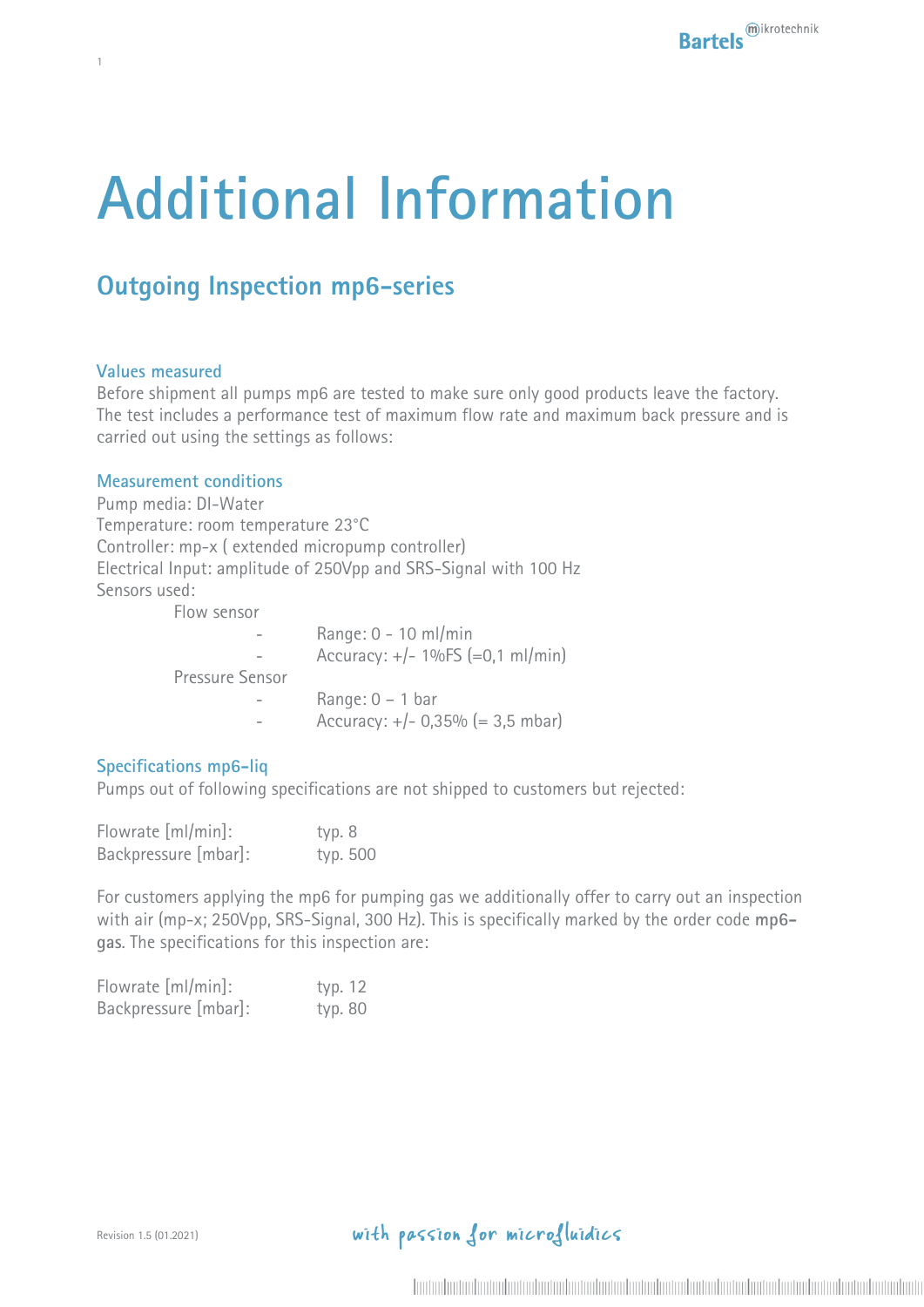## **Specifications mp6-pp**

Pumps out of following specifications are not shipped to customers but rejected:

| Flowrate [ml/min]:   | typ. 4   |  |
|----------------------|----------|--|
| Backpressure [mbar]: | typ. 500 |  |

Other application specific outgoing inspections can be offered for all pumps upon customer demand.

## **Specifications mp6-pi**

Pumps out of following specifications are not shipped to customers but rejected:

| Flowrate [ml/min]:   | typ. 8   |  |
|----------------------|----------|--|
| Backpressure [mbar]: | typ. 500 |  |

Other application specific outgoing inspections can be offered for all pumps upon customer demand.

#### **Measurement conditions**

Pump media: DI-Water Temperature: room temperature 23°C Controller: mp-x ( extended micropump controller) Electrical Input: amplitude of 250Vpp and SRS-Signal with 300 Hz Sensors used: Flow sensor

| TIUW SLIJUT     |                                     |
|-----------------|-------------------------------------|
|                 | Range: $0 - 10$ ml/min              |
|                 | Accuracy: $+/- 1\%FS (=0.1 ml/min)$ |
| Pressure Sensor |                                     |
|                 | Range: $0 - 1$ bar                  |
|                 | Accuracy: $+/- 0.35\%$ (= 3.5 mbar) |
|                 |                                     |

## **Specifications mp6-gas**

Pumps out of following specifications are not shipped to customers but rejected:

| Flowrate [ml/min]:   | typ. 25  |  |
|----------------------|----------|--|
| Backpressure [mbar]: | typ. 100 |  |

#### **Specifications mp6-gas+**

Pumps out of following specifications are not shipped to customers but rejected:

| Flowrate [ml/min]:   | typ. 25  |  |
|----------------------|----------|--|
| Backpressure [mbar]: | typ. 150 |  |

## with passion for microfluidics